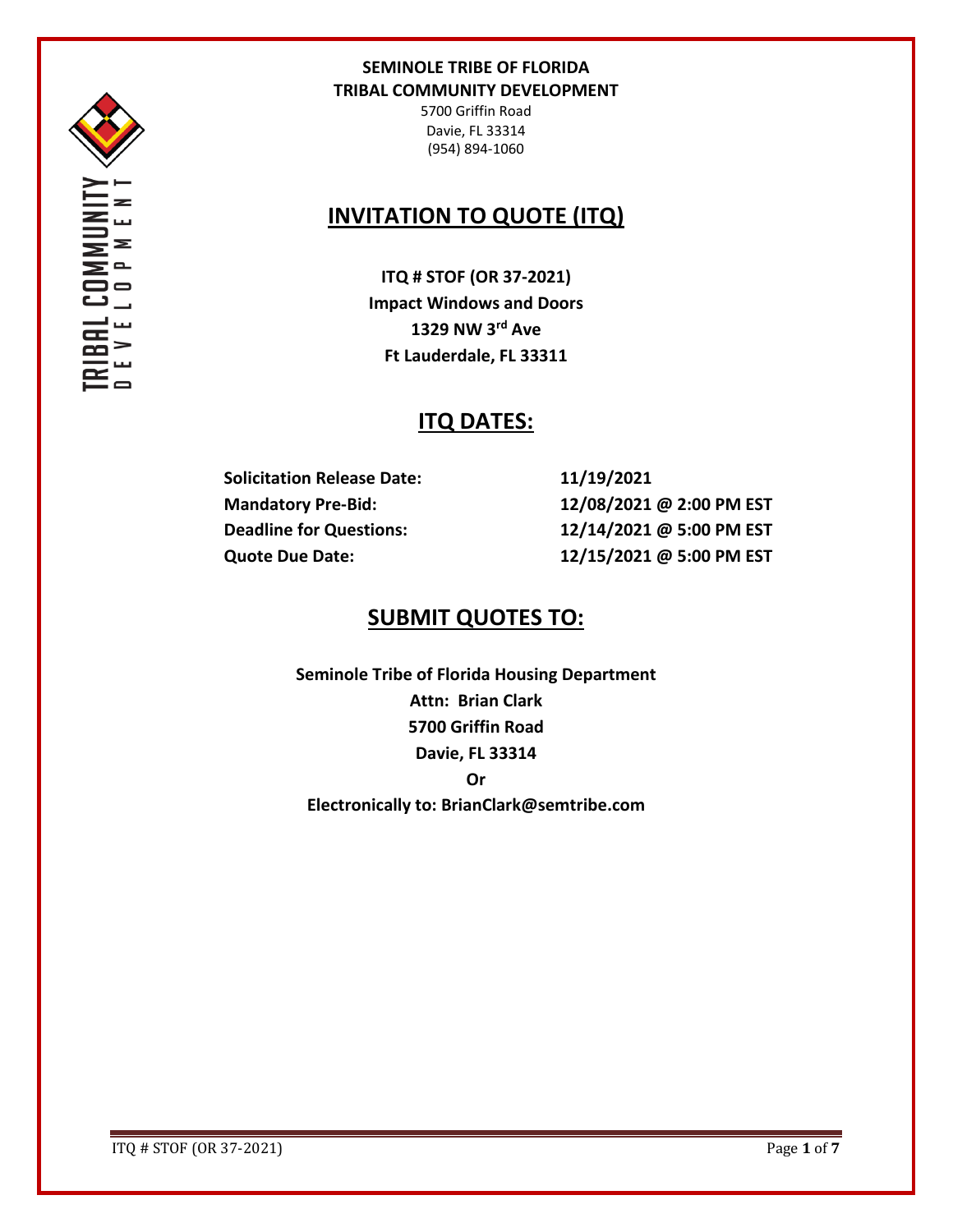5700 Griffin Road Davie, FL 33314 (954) 894-1060

## **SECTION 1: INTRODUCTION AND INSTRUCTIONS**

### **1.0 INTRODUCTION**

This ITQ provides prospective firms with sufficient information to enable them to prepare and submit quotes to the Seminole Tribe of Florida Housing Department (STOFHD) for The STOFHD is initiating this competitive ITQ to qualified Vendors who are in the business of providing General Contractor Services, capable of completing numerous job functions/services in a timely manner and therefore, seeks to enter into an Agreement with that Vendor.

### **1.1 INSTRUCTIONS**

This Invitation To Quote (ITQ) contains the instructions governing the quotes to be submitted and the material to be included therein; as well as any mandatory requirements that must be met to be eligible for consideration. All requests for clarification and/or any additional questions regarding this ITQ must be submitted via email to:brianclark@semtribe.com

 Seminole Tribe of Florida Housing Department ATTN: **Brian Clark 5700 Griffin Road Davie, FL 33314**

A mandatory pre-bid meeting at the home is scheduled for **12/08/2021 @ 2:00PM EST**

**Only those emailed or sealed quotes received in the Hollywood Housing Department office on or before the Due Date and time will be eligible for consideration. Any quote received after the Due Date and time, regardless of the method of delivery, will be discarded**.

The STOFHD hereby notifies all bidders that if your quote is selected, you will be required to enter into a formal contract with the Seminole Tribe of Florida for the services you are bidding. You will also be required to meet all company vendor, insurance and certification requirements.

The STOFHD reserves the right to reject any or all quotes, to waive formalities or informalities, and to award contract, either in whole or in part. The right is also reserved to select minority vendors and/or vendors with tribal member ownership.

All quotes submitted become the property of STOFHD upon receipt.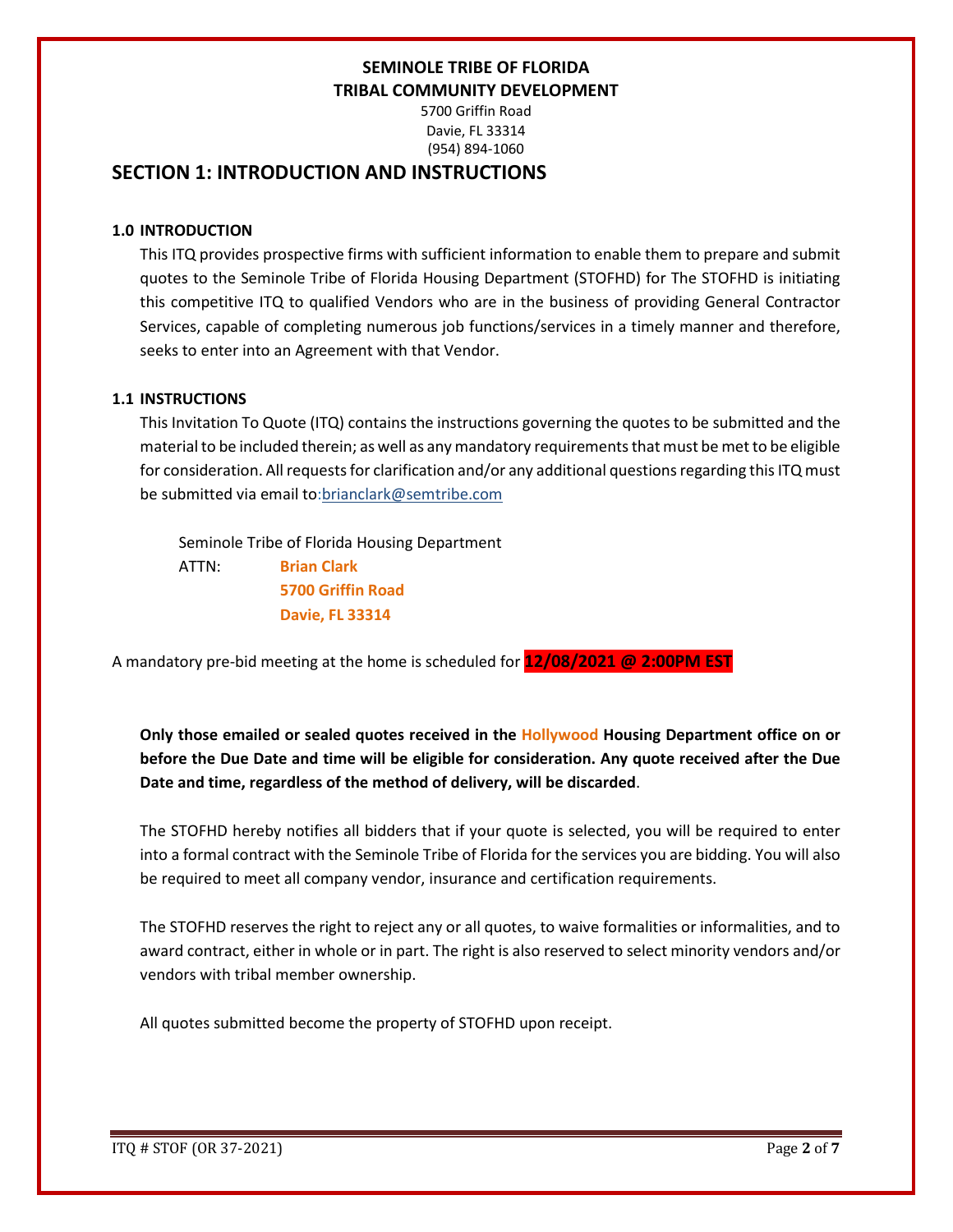5700 Griffin Road Davie, FL 33314 (954) 894-1060

## **SECTION 2: GENERAL REQUIREMENTS**

#### **2.0 OBJECTIVE**

The objective of this ITQ is to provide sufficient information to enable qualified Respondents to submit written quotes. This ITQ is neither a contractual offer nor a commitment to purchase any products or services. All information contained in the quote must be legible. Any and all corrections and or erasures must be initialed. **Each quote shall be signed in ink by an authorized representative of the respondent**. The contents of the quote submitted by the successful respondent of the ITQ may become part of the contract awarded as a result of this solicitation.

#### **2.1 SCOPE OF WORK (SOW)**

The Scope-of-Work ("SOW") contained in the Attachments describes the services expected for a Contractor to provide the STOFHD. Respondent must ensure that all such services contained in the SOW are provided for in every particular and shall meet or exceed the level of quality, availability, features, functionality, frequency, accuracy, and performance.

The silence of specifications or requirements as to any detail contained in this document or any of the attachments or exhibits, or the apparent omission from any specifications or requirements, or a detailed description concerning any point, shall be regarded as meaning that only the best commercial practices shall prevail and that only material and workmanship of the finest quality are to be used. All interpretations of the Scope of Work shall be made on the basis of this statement.

#### **2.3 NOTIFICATION**

Each respondent submitting a quote in response to this ITQ will be notified by email as to acceptance or rejection of their quote. Release of notification email should be within sixty (60) days of the quote submission date. STOFHD reserves the right to delay this action if it is deemed to be in the best interests of STOFHD.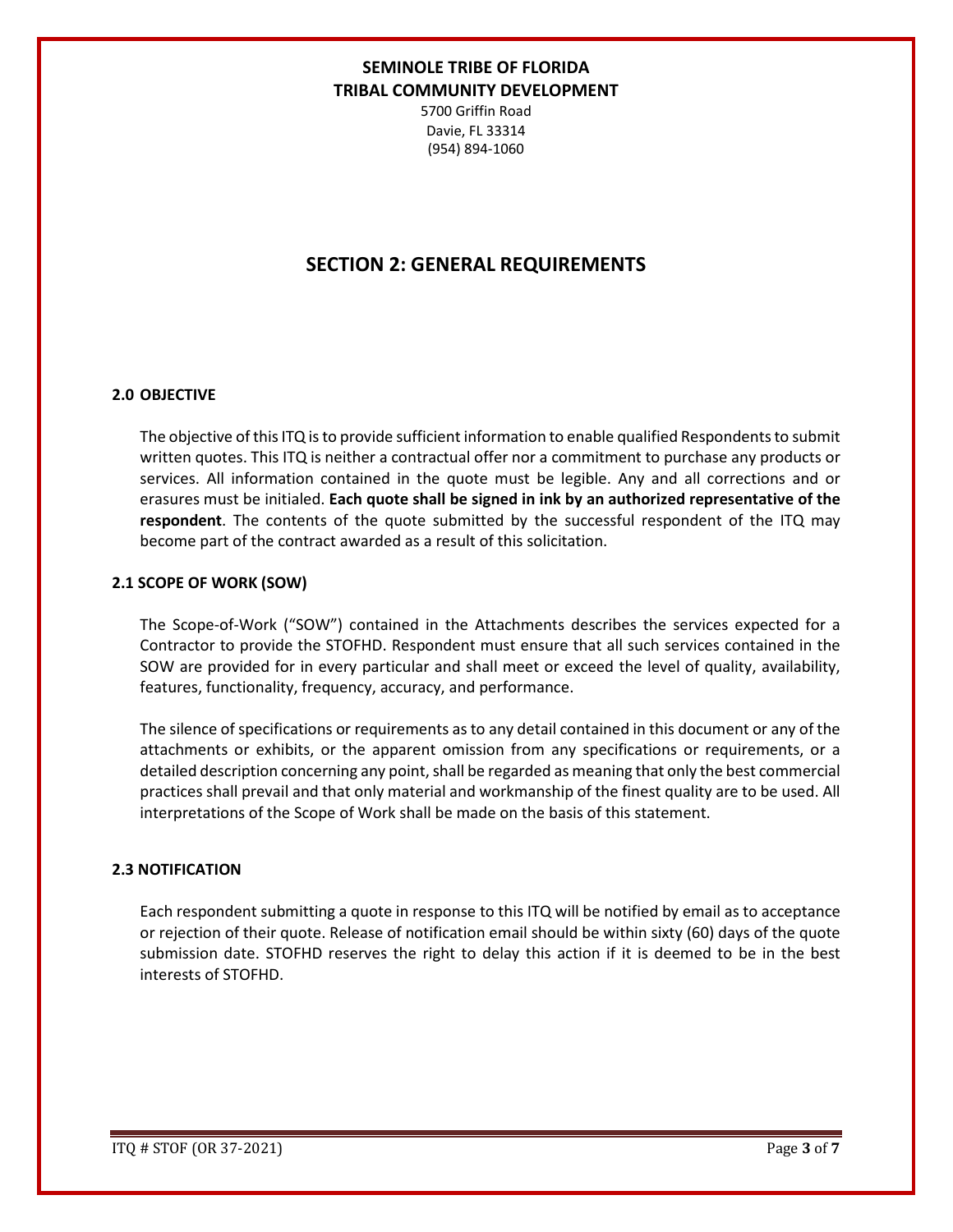5700 Griffin Road Davie, FL 33314 (954) 894-1060

## **Housing Standardized Request for Repairs/Construction**

### **Bathroom:**

- All wood cabinets are required at all times, when like for like is stated if current cabinet is particle board, include in the bid the price to replace with all wood
- Dur-rock on walls in the shower or tub area
	- o All joints, corners and around windows must be sealed with red guard
	- o Extend the Dur-rock 2' on all sides beyond the shower or tub
- Shower floor mortar bed, no foam or any other products should be used
	- o Minimum 2-4% pre-slope
- Liner should be water tested for 24 hours
	- o Minimum 6 inches
- All floor tile should be slip/skid resistant
- Shower floor tile should be a maximum of 2x2 mesh
- Provide backing for all walls inside tub/shower area between 32" and 38"
- Faucets should be Kohler or Delta
- From shower diverter to shower head piping must be copper tubing and copper fittings o Secure the diverter and pipe fittings securely
- When tiling the walls extend 2 feet passed the shower or tub
- ADA bathroom the entire bathroom must be tile a minimum of 4 feet
- All toilets must be Kohler highline
- All exhaust must be vented through the roof or soffit
	- o The exhaust fan and light for the bathroom must be on the same switch
- All paint must be high gloss

### **Kitchen:**

- All wood cabinets are required at all times, when like for like is stated if current cabinet is particle board, include in the bid the price to replace with all wood.
- All sinks should be deep double drop in sinks
- Faucets should be Delta with a pull out spray hose
- Moisture resistant (purple) drywall
- Cabinet screws should be a minimum of 2 ½ inches
	- o Efforts should be made to find a stud
- If drywall is removed from floor to ceiling, blocking must be provided for upper and lower cabinets
- All microwave and kitchen hoods must be exhausted outside

ITQ # STOF (OR 37-2021) Page **4** of **7**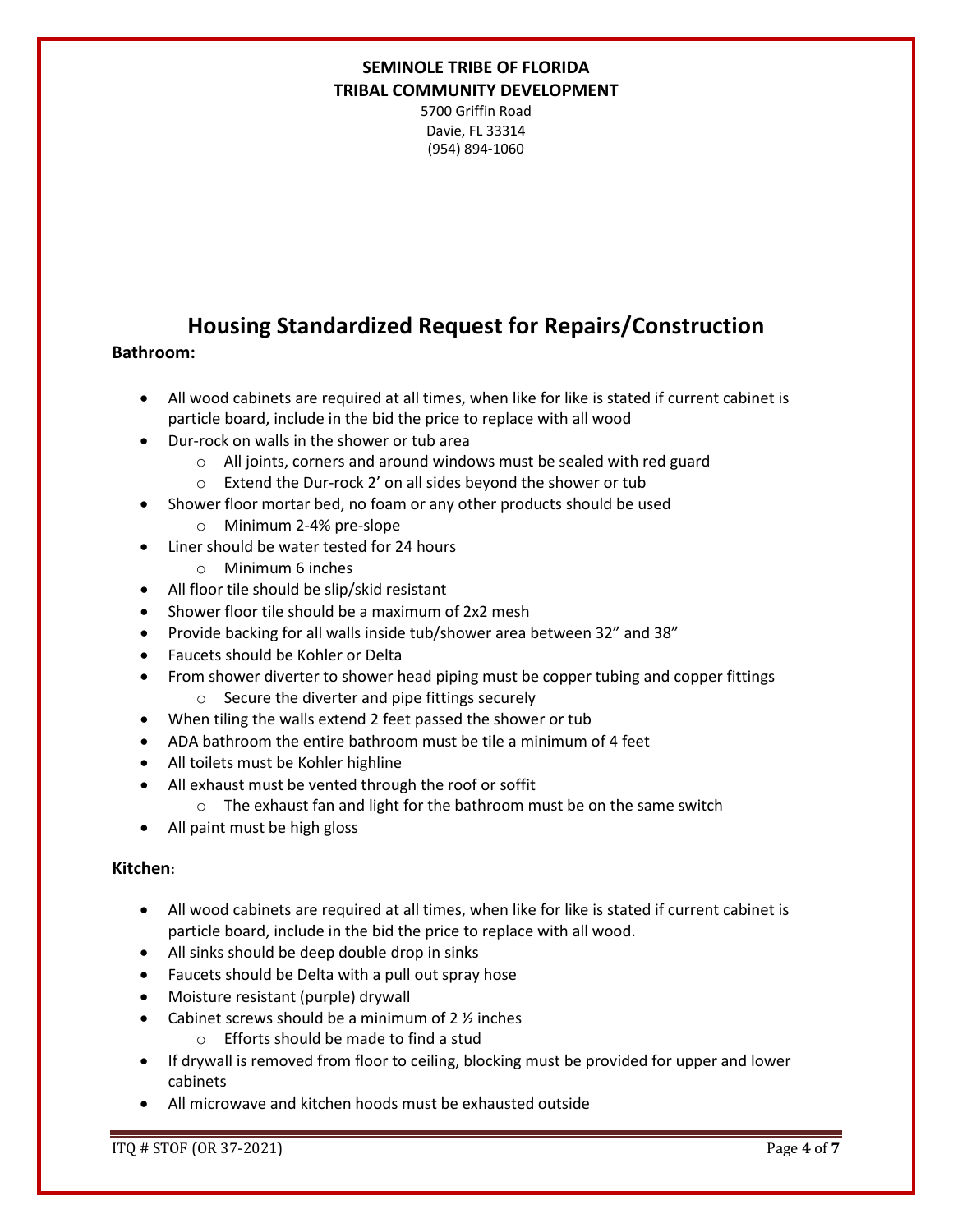5700 Griffin Road Davie, FL 33314 (954) 894-1060

### **Mechanical/HVAC:**

- All AC units must be installed on a metal stand with a secondary pan and connect float switch
- A primary float switch must be installed and connected
- When replacing duct work all joints and seams must be taped and mastic
- All new HVAC units must be a minimum of 16 seer
- All flexible ducts must be a minimum of R8 R-value
- All disconnects should be the pull type non-fuse
- Rheem, Goodman, Night and Day units preferred
- Caulk around all AC vents
- Keyed lockout caps must be on all units

#### **Water Heaters:**

- GE brand, replaced like for like gallon size
- Drain pan required
- TRV piped to the outside
- All water heaters should have a separate shut off switch
- New code required Energy conservation code chapter 4
- Heat traps are mandatory

### **General Notes:**

- Schedules must be submitted with all bids and updated any time there is a change
- Contractors are expected to work Monday-Friday, 8:00am-5:00pm unless otherwise specified by the project manager
- When installing new drywall in bedroom, living room etc., backing must be provided for TV's being mounted on the wall
- Place a chase and an outlet at the same area where backing is located
- Seal all recess lighting, caulk the lights to the ceiling
- Caulk around all exterior lights
- All exterior light fixtures must be LED
- Any penetration that are made through the wall to the exterior must be caulked or sealed
- Any new gutters must have leaf guard
- Any roof repairs/replacement must follow Miami-Dade standards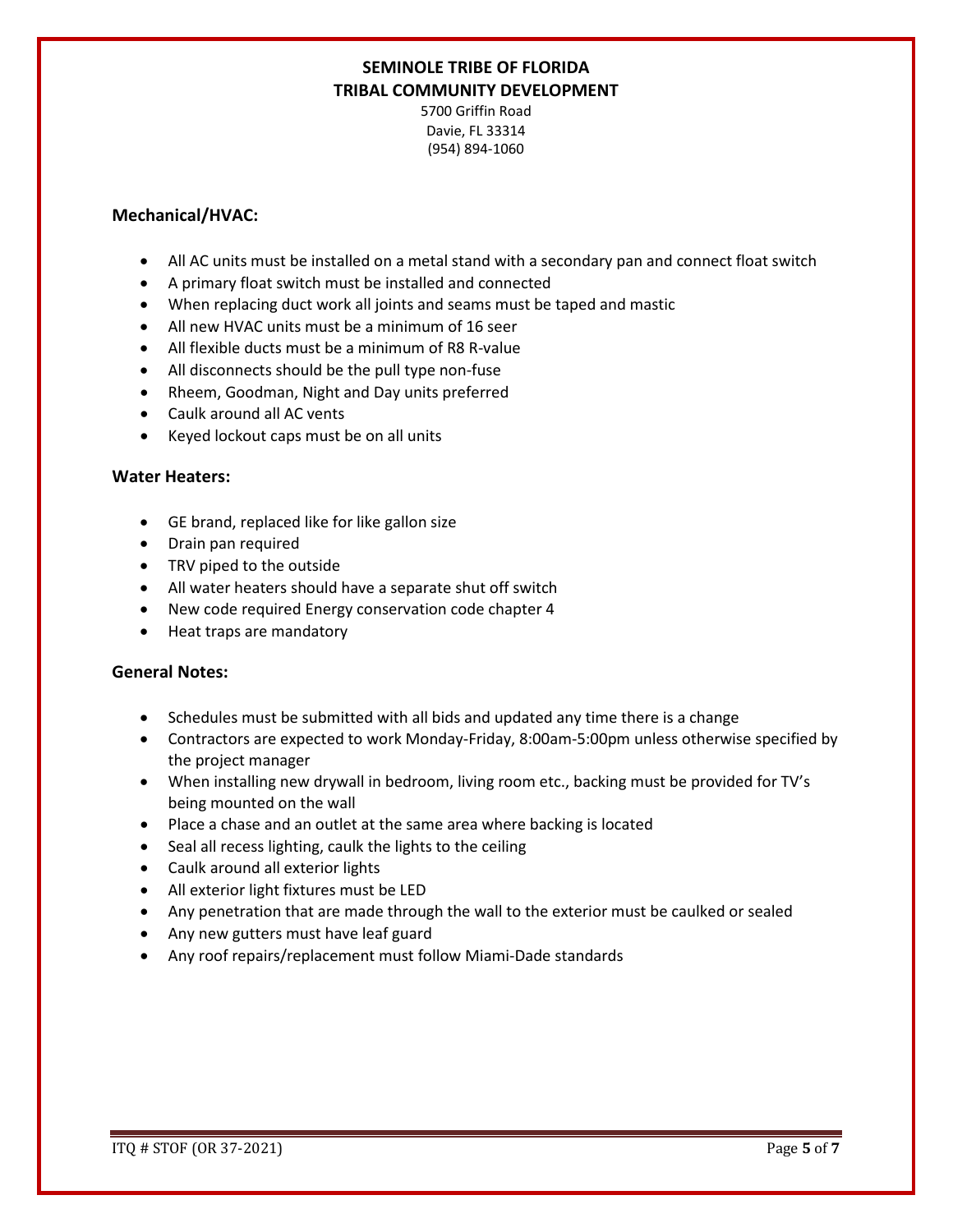5700 Griffin Road Davie, FL 33314 (954) 894-1060

# **Scope of Work Impact Windows and Doors**

- Supply all labor and materials.
- All work performed shall be as per code(s).
- Place drop cloths, wall curtains, etc. to protect existing finishes, equipment, furniture, etc.
- **Schedule of Values and proposed Schedule shall be submitted with proposals.**
- Supply all drawings/prints and any other documentation needed by the Building Department.
- Clean up jobsite daily and before the final inspection of the completed job.
- Contact Housing Department for final inspection, prior to leaving the jobsite.

## **Impact Windows and Doors**

The Seminole Tribe of Florida (STOF) Housing Department is currently accepting bids from Florida Licensed Contractors for Impact Windows and Doors project located at 1329 NW 3<sup>rd</sup> Ave, Ft Lauderdale, F 33311

- Remove existing Windows (10) and discard.
- Remove existing Single Hung Doors (2) and discard.
- Remove existing Garage Door and discard.
- Remove existing (2) Single Hung Doors
- Supply all labor and materials to install PGT Impact (or equivalent) rated windows for 10 openings. Windows to be installed as directed by the Product Approval/NOA, and the Florida Building Code.
- Supply all labor and materials to install (2) Single Hung Impact rated door. Owner will provide sample at Pre-Bid
- Supply all labor and Material to install (1) Impact rated door garage door.
- Repair stucco/siding and drywall where needed.
- Prime and pain where stucco/siding and/or drywall repairs made. Match as closely as possible.
- Clean up and remove debris from job site.